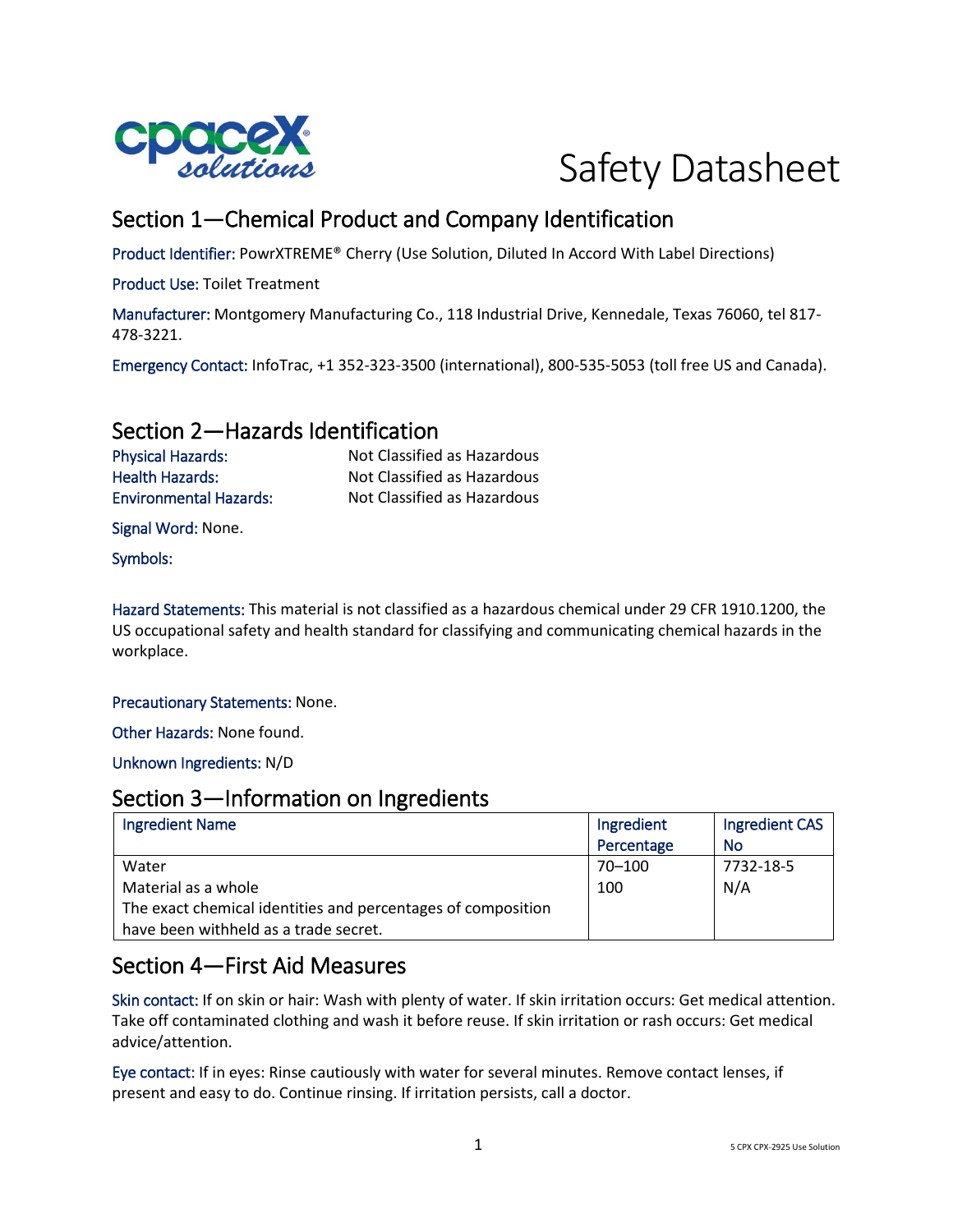Ingestion: If swallowed: Call a poison center/doctor if you feel unwell. Rinse mouth.

Inhalation: If inhaled: If breathing is difficult, remove person to fresh air and keep comfortable for breathing. If experiencing respiratory symptoms: Call a poison center/doctor.

#### Most important symptoms/effects, acute and delayed: N/D

Indication of immediate medical attention/special treatment: N/D

## Section 5—Fire-Fighting Measures

Suitable extinguishing media: Use media suitable to surrounding fire.

Specific hazard arising from chemicals: None known

Special equipment and precautions: Normal protective clothing. Self contained breathing apparatus should be provided to firefighters in confined spaces.

## Section 6—Accidental Release Measures

Personal precaution, protective equipment, emergency procedures: Avoid contact with skin and eyes. Do not ingest. Do not inhale. Practice good industrial hygiene (refer to section 8).

Methods and material for containment and clean up: Contain spill. Absorb liquids with inert material, sweep up and place in a container. Material may be slippery.

# Section 7—Handling and Storage

Precautions for safe handling: Wash thoroughly after handling, especially before eating, drinking, smoking or using restroom facilities. Wash goggles and gloves. Launder contaminated clothing. Do not swallow. Do not get in eyes. Do not inhale mists or vapors.

Cautions for safe storage: Store locked up.

Incompatibilities: Strong oxidizing and reducing agents

## Section 8—Exposure controls/personal protection

Exposure Limits: N/D N/D

Specific Engineering: Not established.

Individual protective equipment and measures: Avoid eye and skin contact. Do not ingest. Wash hands after handling.

### Section 9—Physical and Chemical Properties

| <b>Physical State: Liquid</b>                   | Flammability (solid, gas): Not Flammable |
|-------------------------------------------------|------------------------------------------|
| <b>Color: Blue</b>                              | Vapor Pressure (mmHg): N/D               |
| <b>Odor: Characteristic Fragrance</b>           | Vapor Density (air= 1): N/D              |
| Odor Threshold: N/D                             | Relative Density: (water=1.0) est. 1.0   |
| pH: 6-7                                         | Solubilities: In water: complete         |
| Melting point/freezing Point: N/D               | Partition Coefficient: N/D               |
| Initial Boiling Point and Boiling Range: 200 °F | Auto-Ignition Temperature: N/D           |
| Flash Point: >200 °F                            | Decomposition Temperature: N/D           |
| <b>Evaporation Rate: N/D</b>                    | Viscosity: N/D                           |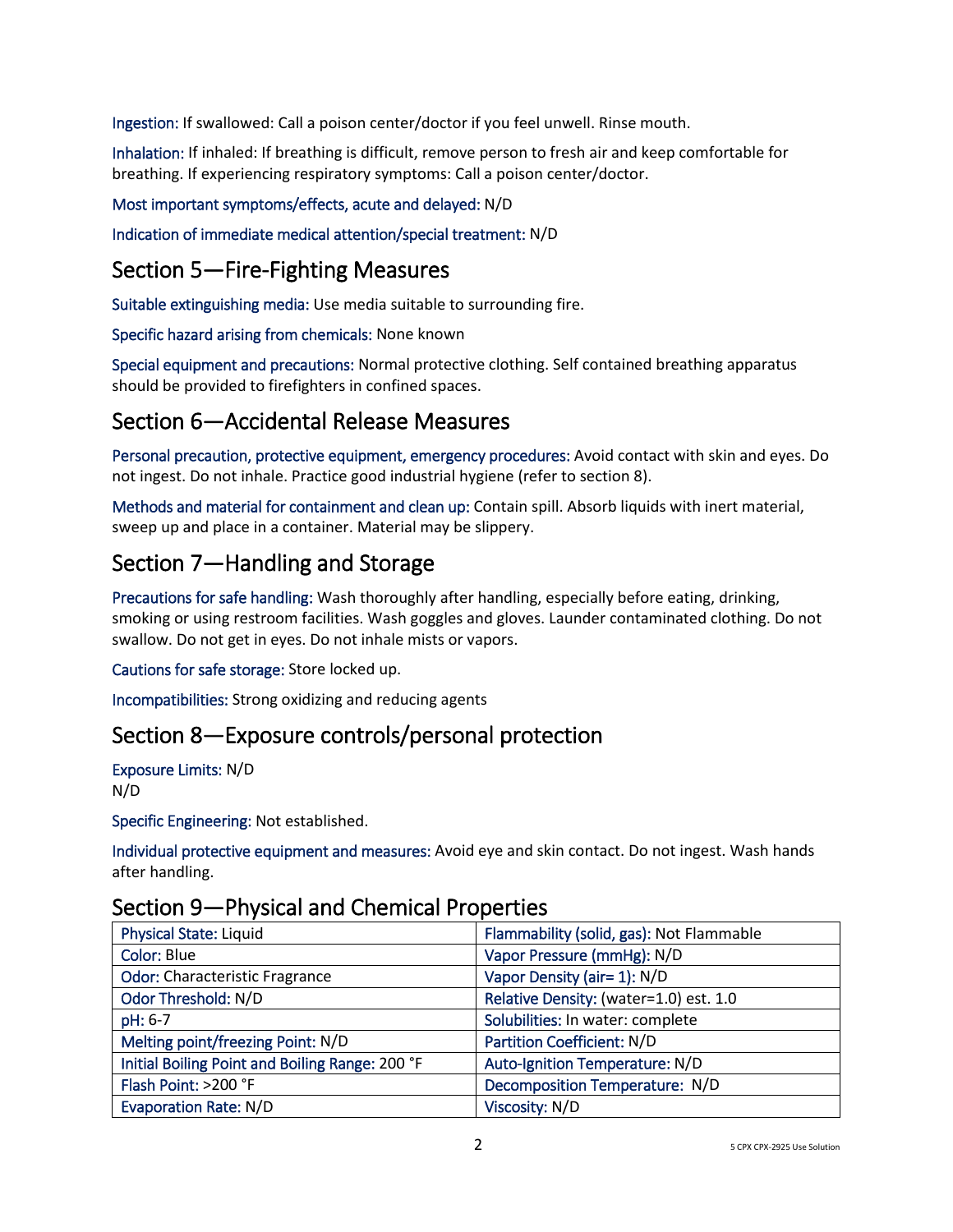Upper/Lower Flammability or Explosive limits: N/D

## Section 10—Stability and Reactivity:

| <b>Chemical Stability: Stable</b>            | <b>Condition to Avoid: None</b>              |
|----------------------------------------------|----------------------------------------------|
| Reactivity: No specific reactivity test data | Possibility of Hazardous Reaction: Hazardous |
| available for this mixture.                  | Polymerization: will not occur.              |
| Incompatible Materials: Strong oxidizing and | <b>Hazardous Decomposition Products:</b>     |
| reducing agents                              | Oxides of carbon                             |

## Section 11—Toxicological information:

Information on the likely routes of exposure: Skin contact, eye contact, inhalation, ingestion.

| <b>Chemical Name</b>                          | Oral LD50    | <b>Dermal LD50</b> | <b>Inhalation LD50</b> |
|-----------------------------------------------|--------------|--------------------|------------------------|
| Water                                         | 90,000 mg/kg | N/D                | N/D                    |
| Material as a whole                           | > 70,000     | N/D                | N/D                    |
| The exact chemical identities and percentages | mg/kg,       |                    |                        |
| of composition have been withheld as a trade  | additivity   |                    |                        |
| secret.                                       | method       |                    |                        |

Important symptoms: Refer to Section 4—First Aid Measures.

Effects of Acute Exposure: Eyes: May cause eye irritation. Skin: May cause irritation with prolonged or repeated contact. Inhalation: May irritate mucous membranes of respiratory or digestive tract.

#### Effects of Chronic Exposure: N/D

Carcinogenicity: IARC, ACGIH, NTP, OSHA: No component of this product present at levels greater than or equal to 0.1% is identified as probable, possible or confirmed human carcinogen by IARC, ACGIH, NTP, OSHA respectively.

#### Other Data: N/D

## Section 12—Ecological Information:

Ecotoxicity: No known significant effects or critical hazards.

| Persistence and degradability: N/D | Bioaccumulative Potential: N/D |
|------------------------------------|--------------------------------|
| Mobility in Soil: N/D              | Other Adverse Effects: N/D     |

## Section 13—Disposal Considerations

Waste Treatment Method: All disposal practices must comply with all local laws and regulations.

## Section 14—Transport Information

| UN number: Not applicable (not designated as a                                             | UN proper shipping name: Not applicable     |  |
|--------------------------------------------------------------------------------------------|---------------------------------------------|--|
| hazardous material under Title 49, US Code of                                              |                                             |  |
| Federal Regulations, Parts 171-185, DOT                                                    |                                             |  |
| Hazardous Materials Regulations)                                                           |                                             |  |
| Transport hazard class(es) : Not applicable                                                | Packing group if applicable: Not applicable |  |
| Environmental hazards: Not applicable                                                      | Special precautions: Not applicable         |  |
| Transport in bulk (according to Annex II of MARPOL 73/78 and the IBC Code): Not applicable |                                             |  |